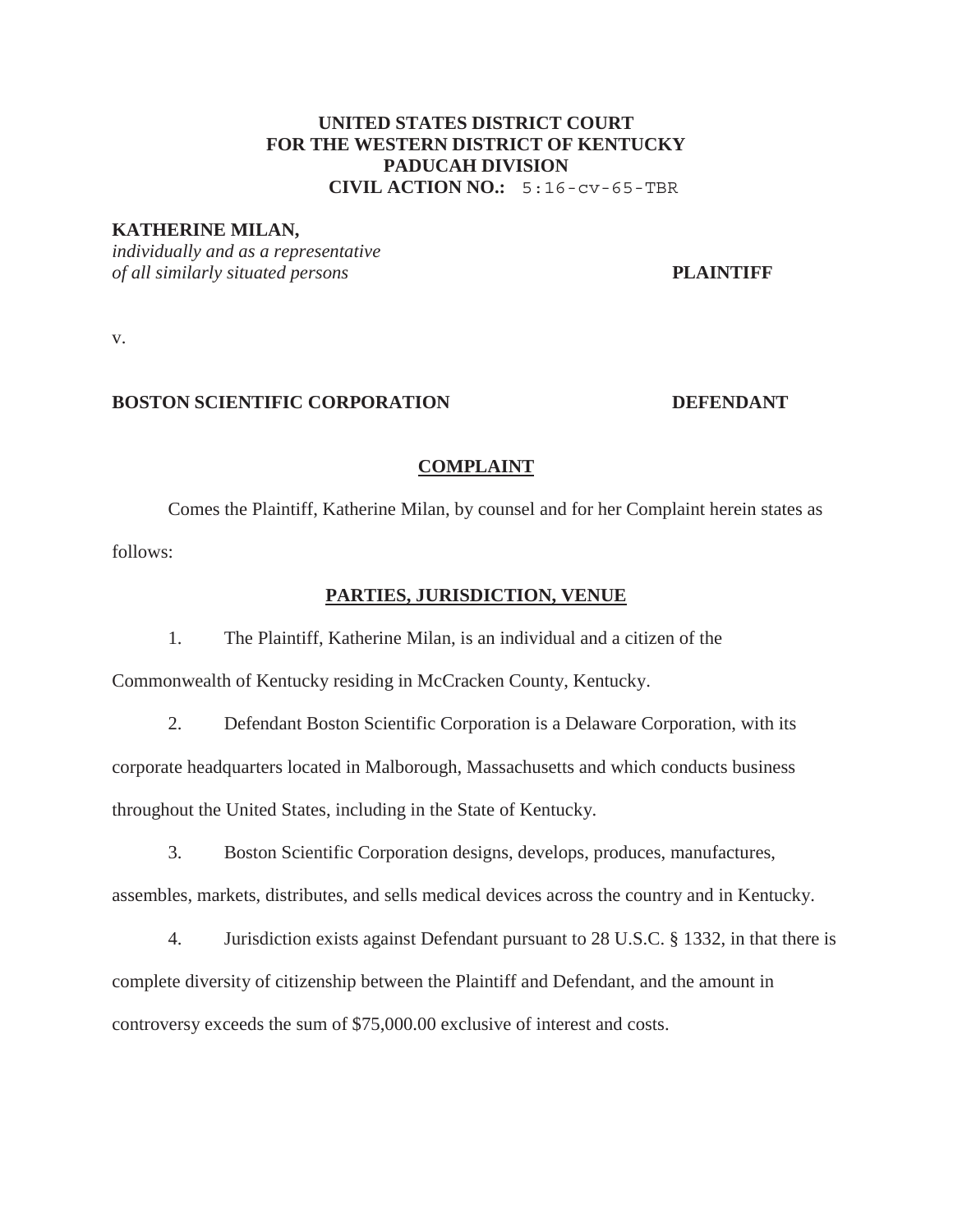5. Venue is proper within the Western District Paducah Division pursuant to 28 U.S.C. § 1391 in that jurisdiction is founded on diversity of citizenship and a substantial part of the events or omissions giving rise to the claim occurred within this District.

## **FACTUAL ALLEGATIONS**

6. Defendant Boston Scientific at all times relevant designed, developed, produced, manufactured, assembled, marketed, distributed, and sold a medical device known as the Greenfield Vena Cava Filter, a device implanted and utilized for the purposes of controlling pulmonary embolism.

7. In 2005, Plaintiff came under the medical care and attention of Dr. Mark W. Shelton, a vascular surgeon, whose practice is located in Paducah, McCracken County, Kentucky.

8. On May 4, 2005, Plaintiff was admitted to Western Baptist Hospital in Paducah, Kentucky with a diagnosis of right lower extremity deep vein thrombosis ("DVT").

9. As part of her care and treatment for the DVT, Plaintiff had a procedure performed on May 6, 2005, by Dr. Mark Shelton, during which a clot extraction was performed on her right leg and a Boston Scientific Greenfield Vena Cava Filter was placed within her left inferior vena cava.

10. Upon information and belief, the Boston Scientific Greenfield Filter implanted by Dr. Shelton was implanted and utilized in accordance with Defendant's specific instructions, guidelines, and directives.

11. Plaintiff's hospital course was complicated by fever of unknown etiology.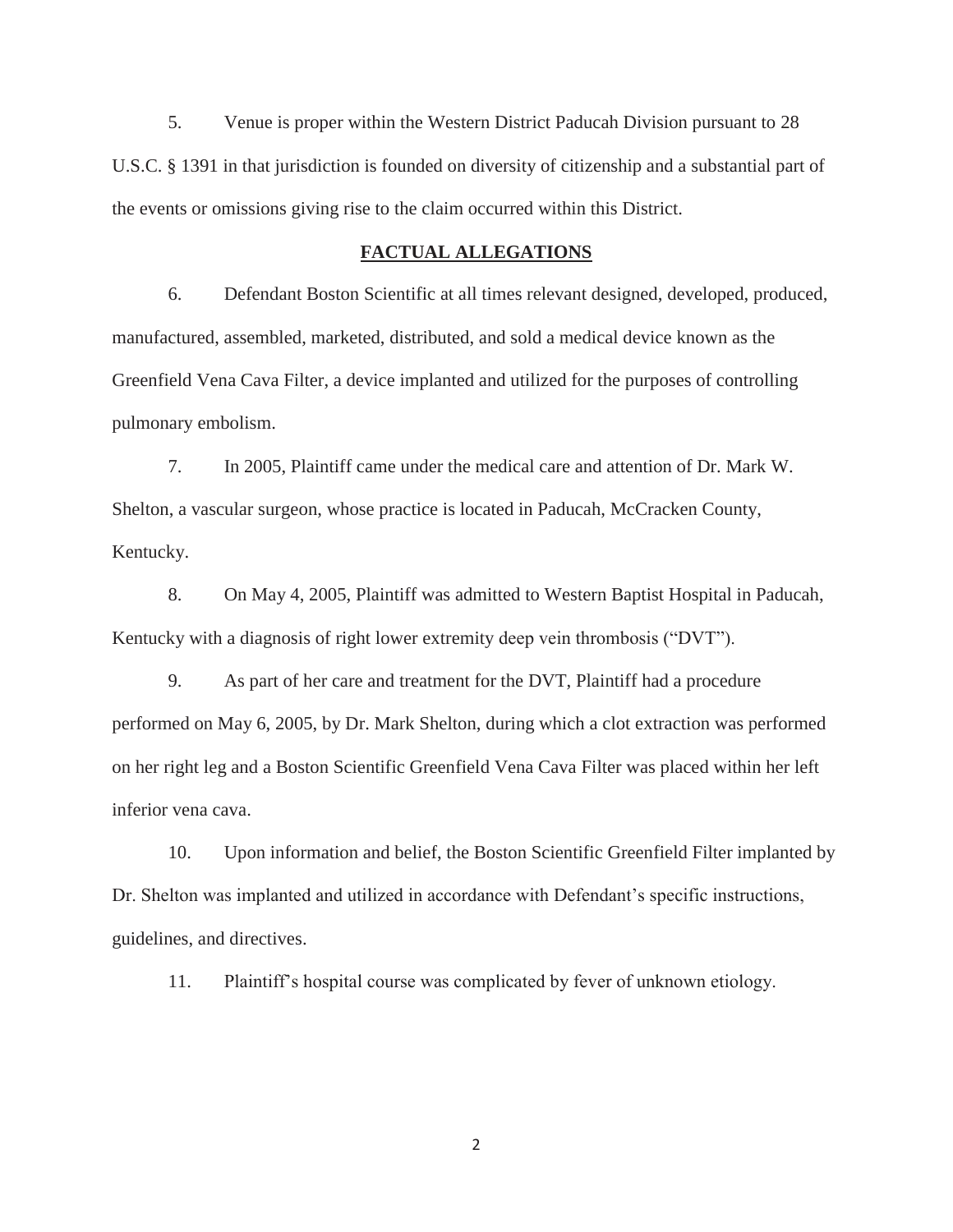12. Plaintiff remained at Western Baptist Hospital for a total of ten (10) days before being transferred to Dr. Raul Guzman at Vanderbilt University in Nashville, Tennessee on May 13, 2005.

13. While at Vanderbilt University Plaintiff underwent an Angio Jet thrombectomy.

14. Plaintiff was discharged from Vanderbilt University on May 24, 2005.

15. On June 7, 2005, Plaintiff was taken to the emergency room at Western Baptist Hospital complaining of left thigh and lower abdomen pain.

16. On June 8, 2005, Plaintiff was admitted to Western Baptist Hospital due to extensive clots in the right lower extremity and acute DVT of the left lower extremity.

17. On July 16, 2010, Dr. Joseph Mayo, a surgeon at Western Kentucky Surgical Associates in Paducah, Kentucky, saw Plaintiff due to a possible IVC filter occlusion.

18. On July 30, 2010, Plaintiff returned to Dr. Joseph Mayo still complaining of IVC filter occlusion.

19. On August 10, 2015, Dr. Joseph Mayo performed a CAT scan that revealed Plaintiff's IVC filter was occluded.

20. As a result, Plaintiff must continue to be on blood thinners for the rest of her life.

21. Upon information and belief, on the day of and prior to the implantation of the Greenfield Vena Cava Filter within Plaintiff, Defendant knew or should have known that its Greenfield Vena Cava Filter when used as expected and intended, had the possibility of shifting, breaking free its implantation site, migrating, perforating the vena cava, and causing serious injury and/or death to patients, including Plaintiff.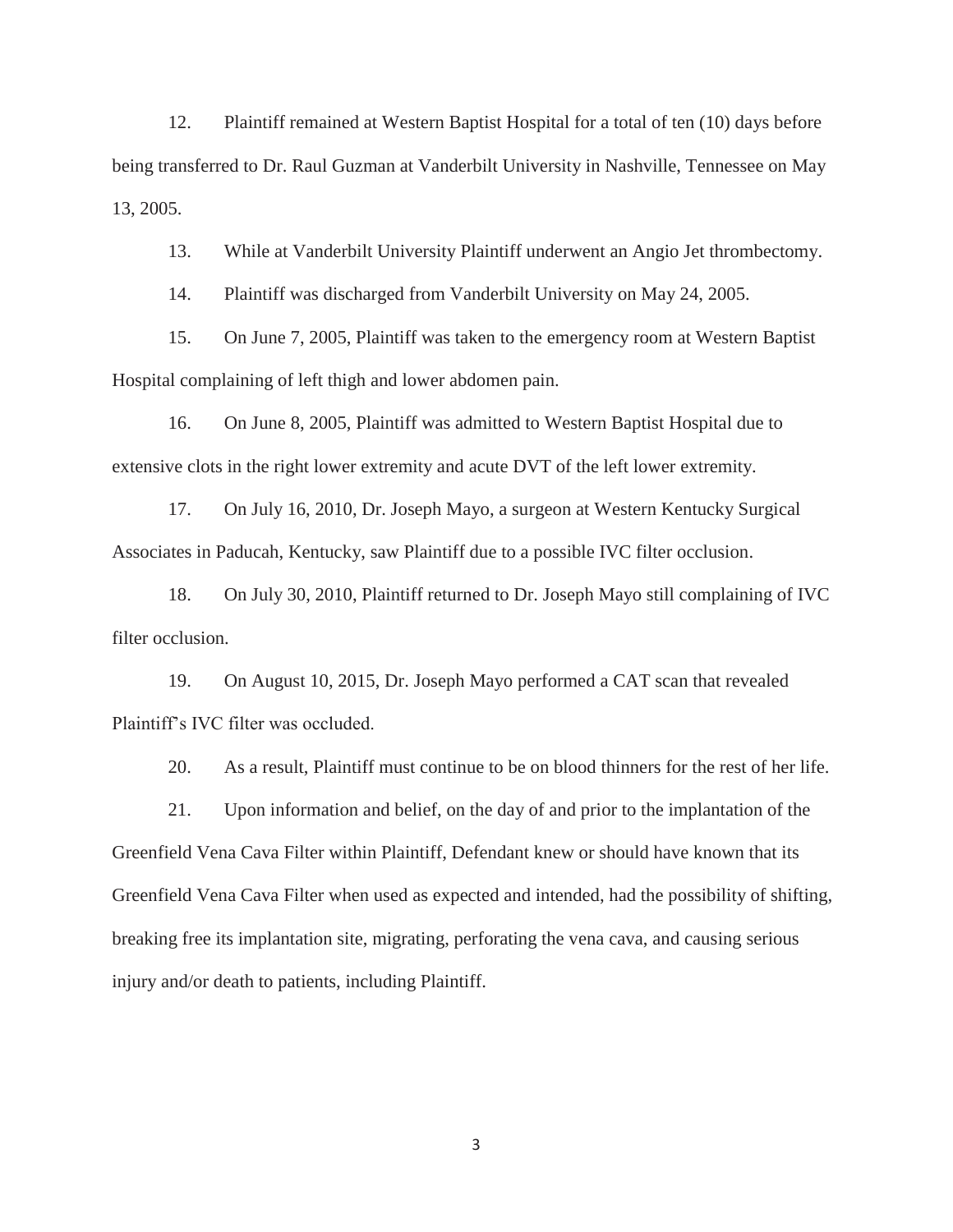22. Upon information and belief, Defendant Boston Scientific negligently, recklessly, wantonly, and carelessly failed to properly design and manufacture the Greenfield Vena Cava Filter implanted in Plaintiff.

23. Upon information and belief, Defendant's negligent, reckless, wanton, and careless failure to notify patients, including Plaintiff, of the defective nature of its Greenfield Vena Cava Filter, was the cause of the Plaintiff's injuries.

24. Upon information and belief, at the time of the implantation of the Greenfield Vena Cava Filter, the Defendant negligently, recklessly, wantonly, and carelessly failed to provide proper and adequate warnings to the potential users/recipients of the product, including Plaintiff, of the hazards associated with the filter, including, but not limited to failing to properly and adequately warn that a person might suffer personal injury as a result of implantation of the filter.

## **COUNT ONE – PRODUCT LIABILITY**

25. Plaintiff incorporates all of the above paragraphs of the Complaint as if fully rewritten herein.

26. Plaintiff brings her claim for relief against Defendant Boston Scientific Corporation under Kentucky's Product Liability Act, KRS § 411.300, et seq.

27. Defendant is the "manufacturer" of the Greenfield Vena Cava Filter because it is engaged in the business of designing, formulating, producing, creating, making, constructing, assembling or rebuilding the product.

28. In the alternative, the Defendant was a "supplier" of the Greenfield Vena Cava Filter because it sold, distributed, prepared, labeled or otherwise participated in the placing of the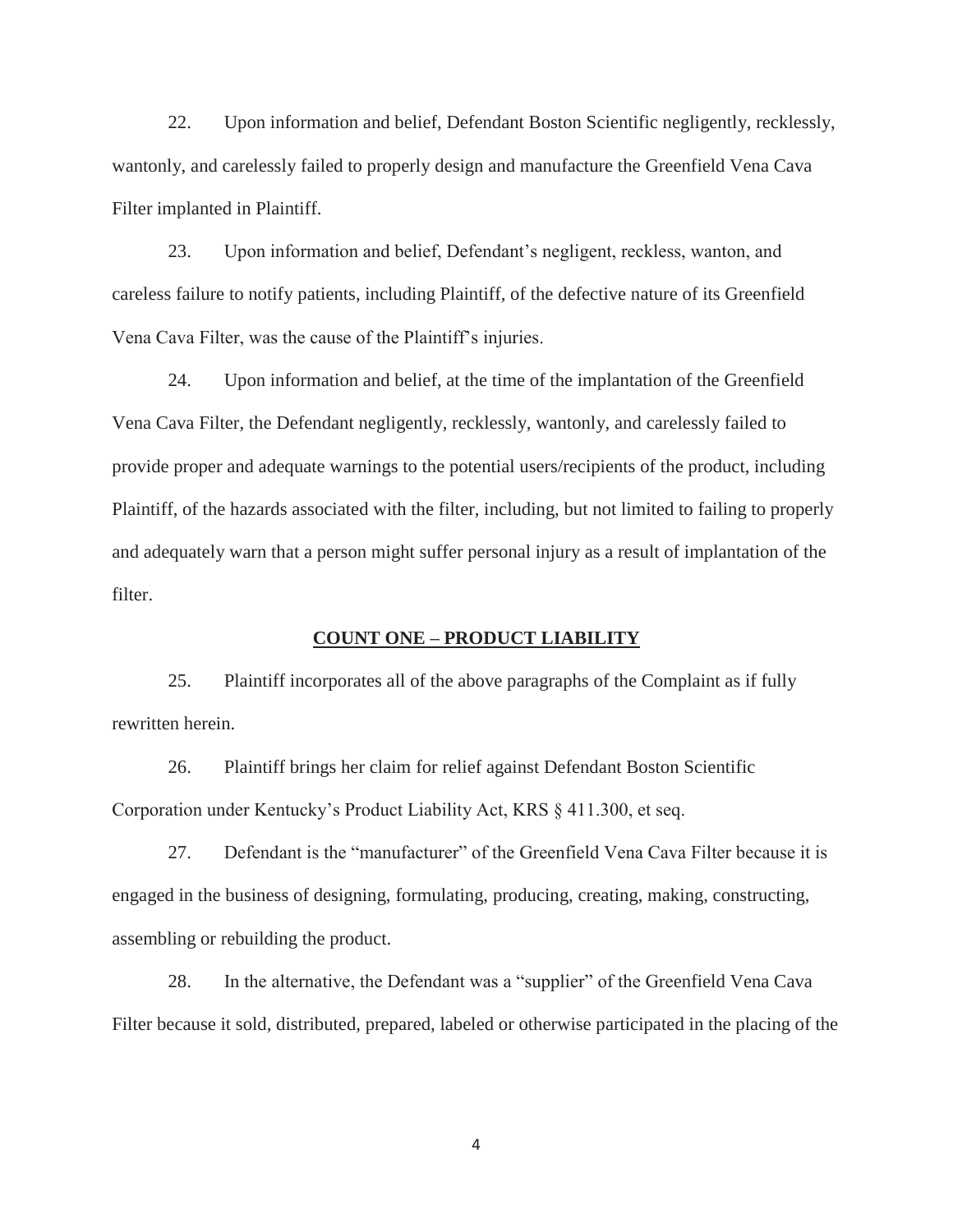Greenfield Vena Cava Filter in the stream of commerce, where it repaired or maintained the aspect of the vena cava filter that caused harm.

29. The Defendant is liable for the Greenfield Vena Cava Filter's defective manufacture, design, inadequate warnings, and failure to conform to representations under KRS §§ 411.320, 411.340 of Kentucky's Product Liability Act.

30. The Greenfield Vena Cava Filter implanted in Plaintiff was not properly manufactured to withstand normal, foreseeable, and intended use for the care and treatment of DVT.

31. The defective aspects of the Greenfield Vena Cava Filter were the direct and proximate cause of Plaintiff's injuries.

32. To the extent the Defendant is a "supplier" rather than a "manufacturer," it is liable as though it were a manufacturer because it altered, modified, or failed to maintain the Greenfield Vena Cava Filter after it came into its possession, or it marketed the Greenfield Filter under its own label or trade name.

33. To the extent the Defendant is a "supplier" rather than a "manufacturer," it is liable for its own negligence, which proximately caused Plaintiff's injuries, as well as the failure of the Greenfield Filter to conform to its representations of safety and the appropriate use of the Greenfield Filter, which proximately caused Plaintiff's injuries.

34. As a direct and proximate result of the Defendant's violations of the Kentucky Product Liability Act, Plaintiff sustained injuries or a personal, pecuniary, and permanent nature including, but not limited to, physical injuries, medical bills, pain and suffering, mental anguish, and such other harms and losses that will be proven at trial. As such, Plaintiff is entitled to all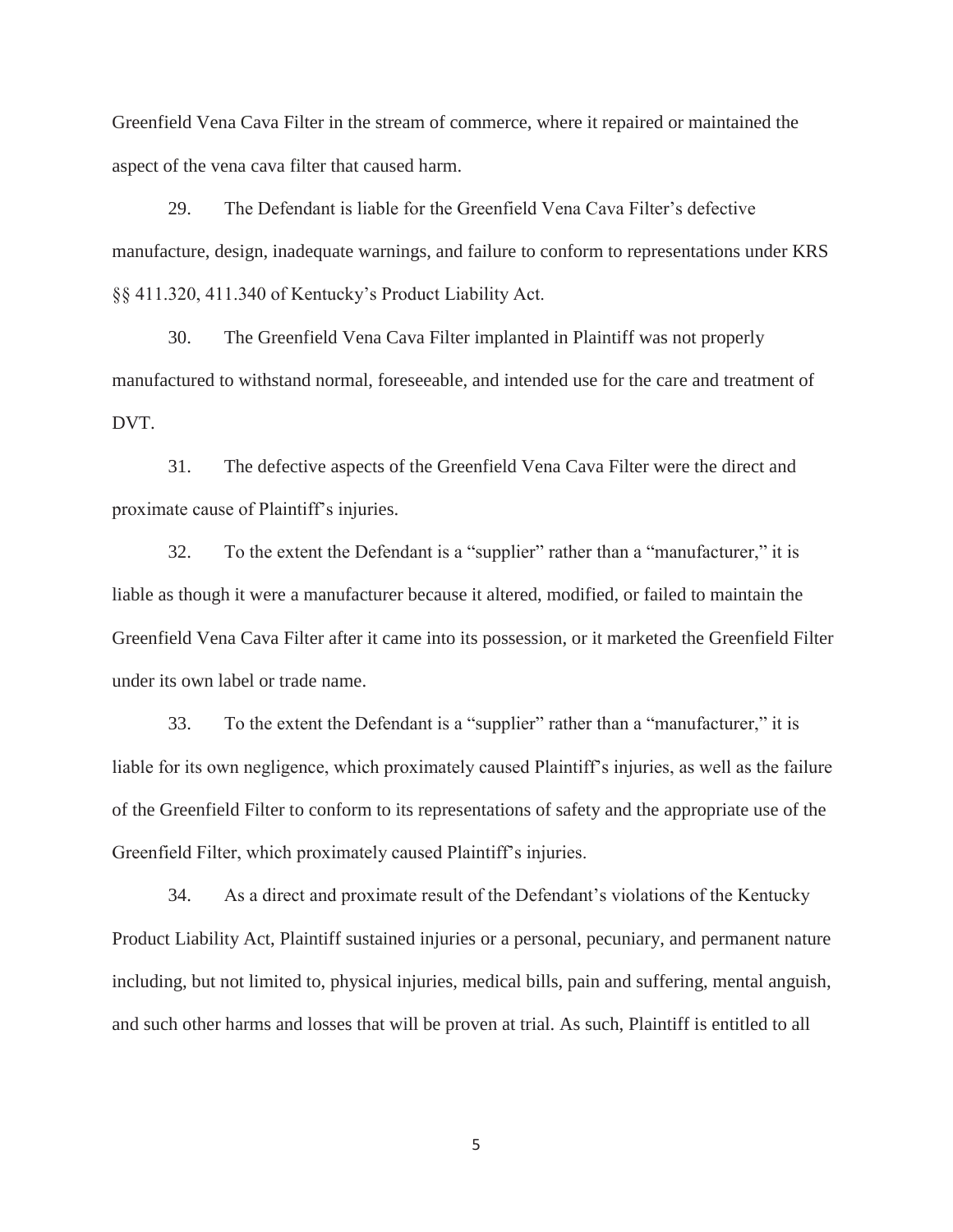remedies provided by Kentucky's Product Liability Act and according to Kentucky common law, which are compensatory, punitive, attorney fees, costs, expenses, and interest.

## **COUNT TWO – WARRANTY**

35. Plaintiff incorporates by reference all of the above allegations in the Complaint as if fully rewritten herein.

36. The Defendant expressly warranted that the Greenfield Filter was safe for ordinary and foreseeable use in patients like Plaintiff as a treatment for pulmonary embolism. In actuality, the Greenfield Filter was not safe for such use.

37. The Defendant also impliedly warranted that the Greenfield Filter was safe and fit for ordinary and foreseeable use as a treatment for pulmonary embolism. In actuality, the Greenfield Filter was not safe and fit for such use.

38. Plaintiff relied on these express and implied warranties and the breach of these warranties was the direct and proximate cause of her injuries. As such, Plaintiff is entitled to recover under Kentucky common law and other statutory enactments, in addition to the Kentucky Product Liability Act.

## **COUNT THREE – STRICT LIABILIY**

39. Plaintiff incorporates by reference all the above paragraphs in the Complaint as if fully rewritten herein.

40. When the Greenfield Filter left Defendant Boston Scientific's control, it was in a condition that was unsafe, unreasonably dangerous, and defective in that it was defectively manufactured or re-manufactured with inadequate, insufficient, and improper warnings as required by law.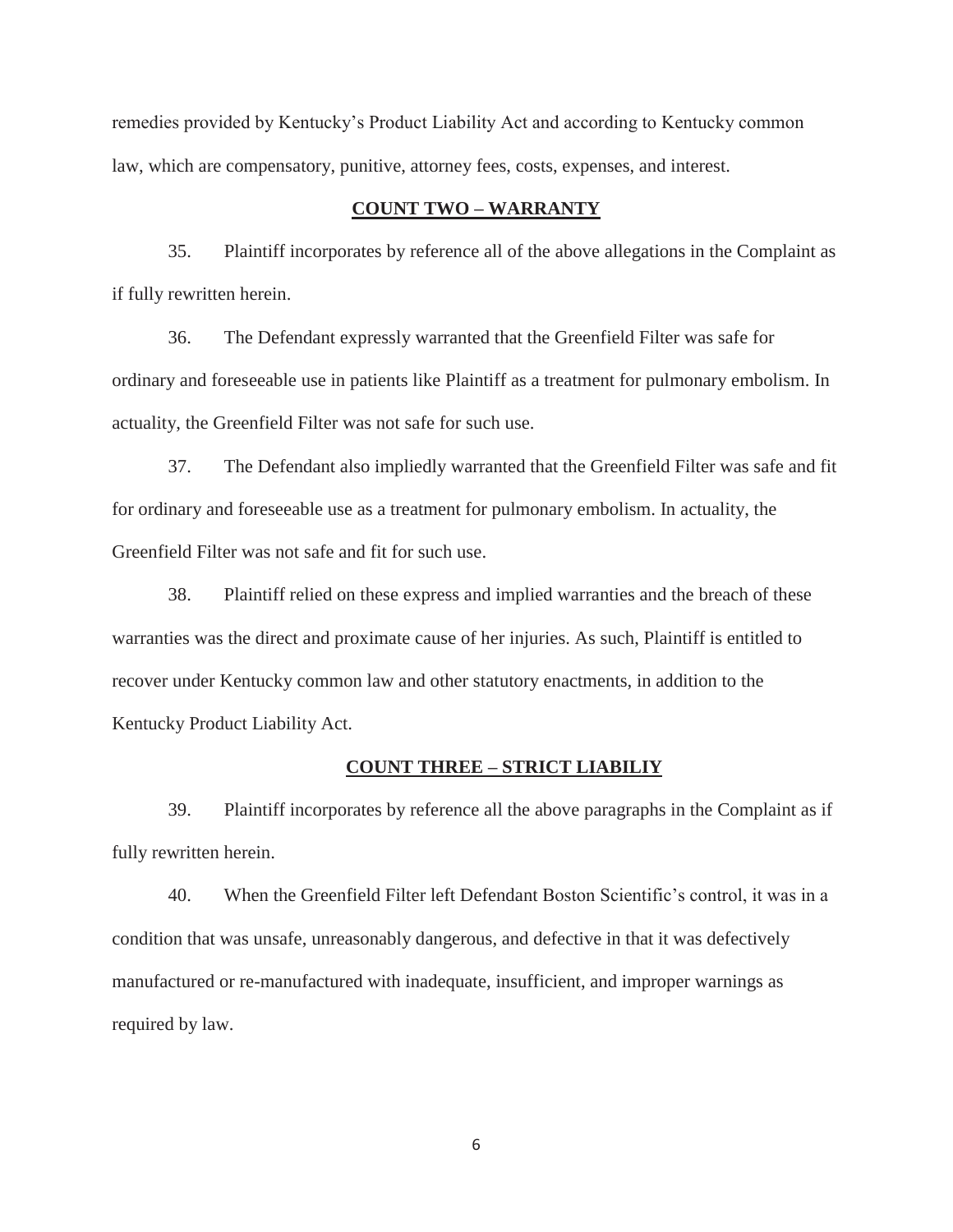41. Despite the foregoing, the Defendant transferred or sold the Greenfield Filter for implantation into Plaintiff, either directly or through a supplier in this defective and unsafe condition and without proper warnings.

42. As a direct and proximate cause of the unsafe, unreasonably dangerous or defective condition of the Greenfield Filter, the Plaintiff suffered injuries, for which the Defendant is strictly liable under Kentucky common law and other statutory enactments, in addition to the Kentucky Product Liability Act.

## **COUNT FOUR – NEGLIGENCE**

43. Plaintiff incorporates by reference each and every allegation set forth in the above paragraphs in the Complaint as if fully rewritten herein.

44. Defendant owed Plaintiff a duty of care and breached this duty of care and was thereby negligent in each of the following respects:

- a. by failing to give adequate warnings to purchasers and users of the Greenfield Filter, including Plaintiff, about its use and the risks associated with its use, including, but not limited to, the risk of migration and perforation and the unreasonably dangerous and defective condition of the filter; and/or
- b. by failing to discover the defects in the Greenfield Filter by not using reasonable care to inspect the filter prior to its being distributed into the chain of commerce and sold for implantation into patients including into the Plaintiff.

45. As a direct and proximate cause of the above-described negligence of the Defendant, Plaintiff sustained injury for which Defendant is liable under Kentucky common law and other statutory enactments, in addition to the Kentucky Product Liability Act.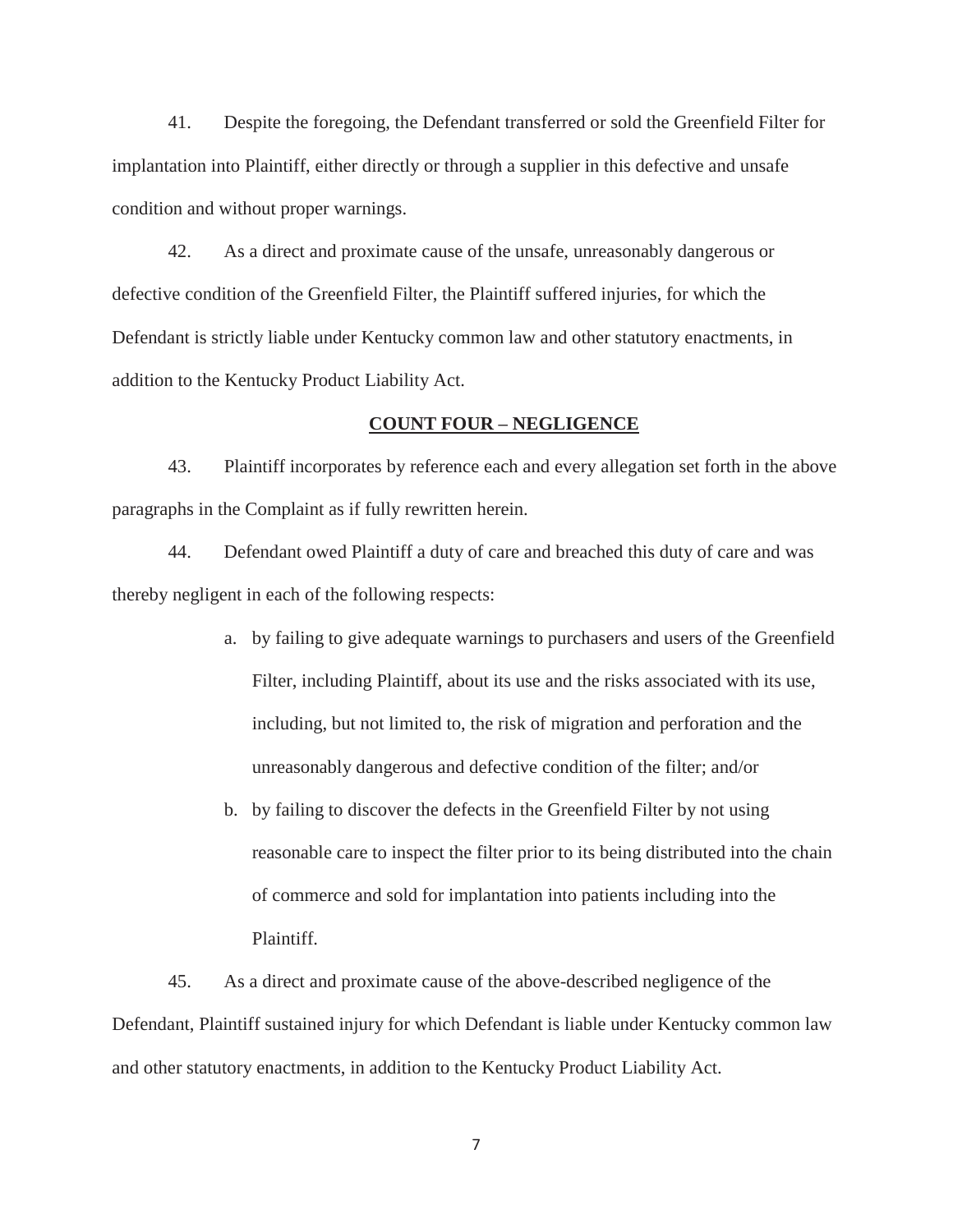#### **COUNT FIVE – GROSS NEGLIGENCE**

46. Plaintiff incorporates by reference each and every allegation set forth in the above paragraphs in the Complaint as if fully rewritten herein.

47. Defendant owed Plaintiff a duty of care, breached this duty of care, and was grossly negligent in their breach of the reasonable and expected standard of care, which requires the imposition of punitive damages in this matter.

48. The Defendant's misconduct and gross negligence was a flagrant disregard for the safety of person(s) who might be harmed by the product in question, especially in light of the fact that substantial and debilitating injury and/or death would occur from a breach of the standard of care required in the design, manufacture, and sale of the Greenfield Vena Cava Filter including, but not limited to, safety, testing, and warnings.

49. Pursuant to Kentucky common law, punitive damages against the Defendant as a manufacturer or supplier is warranted and should be imposed in order to send a message to the public and prohibit similar conduct by other manufacturers and suppliers of similar medical devices in the future and to protect consumers in the State of Kentucky.

#### **PRAYER FOR RELIEF**

WHEREFORE, Plaintiff demands judgment against the Defendant in an amount in excess of \$75,000.00 for compensatory damages, together with interest, attorney fees, costs of suit, and any other relief this Court deems just and proper, including any punitive damages for the willful and wanton misconduct and gross negligence of the Defendant pursuant to Kentucky common law and Kentucky's Product Liability Act.

#### **JURY DEMAND**

Plaintiff demands a trial by jury.